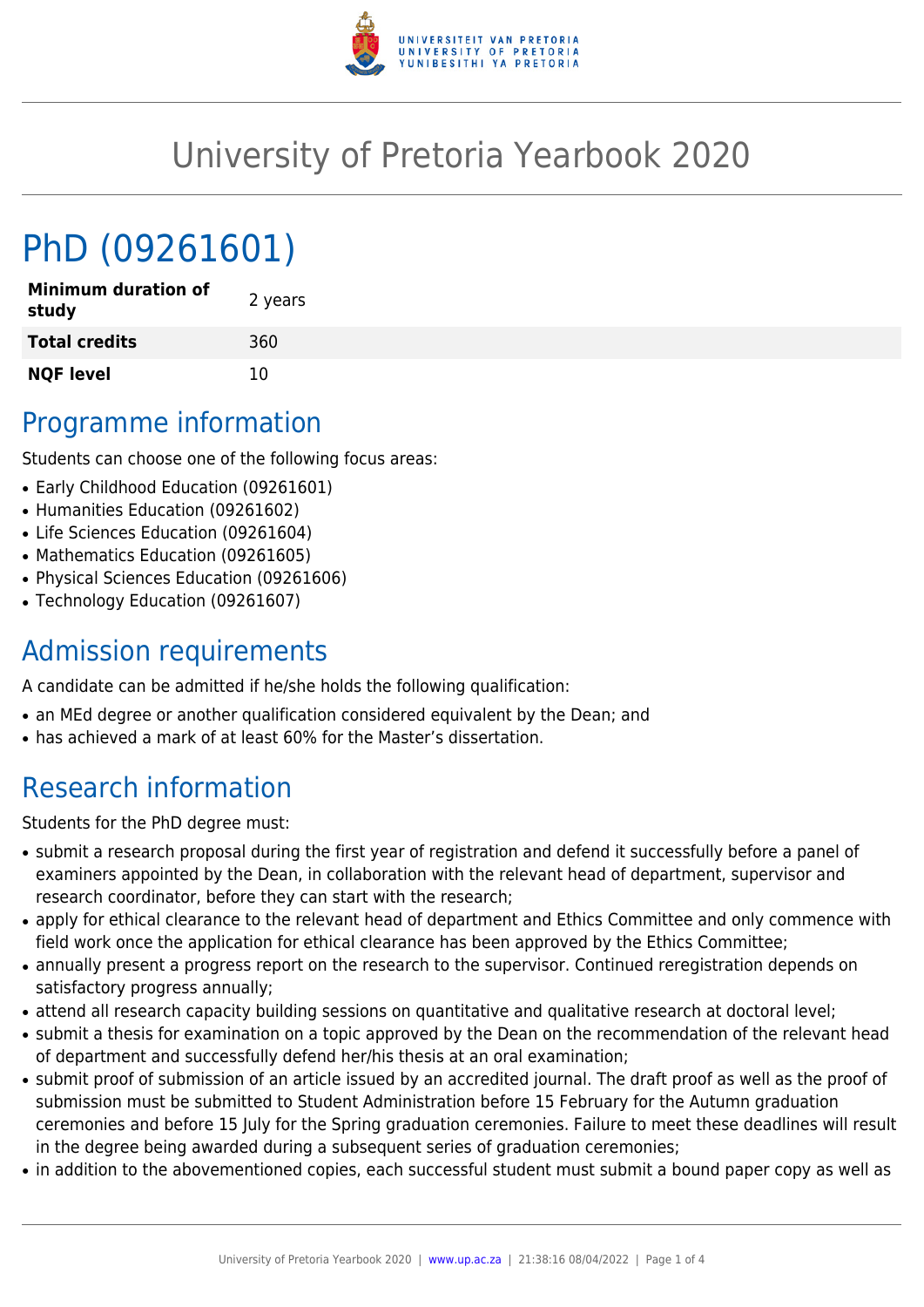

two electronic copies of the approved thesis to the Head: Student Administration in the format specified by the faculty and in accordance with the minimum standards set by the Department of Library Services (specifications are available at: [http://upetd.up.ac.za/authors/publish/standards.htm#specs?,](http://upetd.up.ac.za/authors/publish/standards.htm#specs) before 15 February for the Autumn graduation ceremonies and before 15 July for the Spring graduation ceremonies. Failure to meet these deadlines will result in the degree being awarded during a subsequent series of graduation ceremonies.

Guidelines for the format, submission and defending of the research proposal will be communicated by the relevant head of department .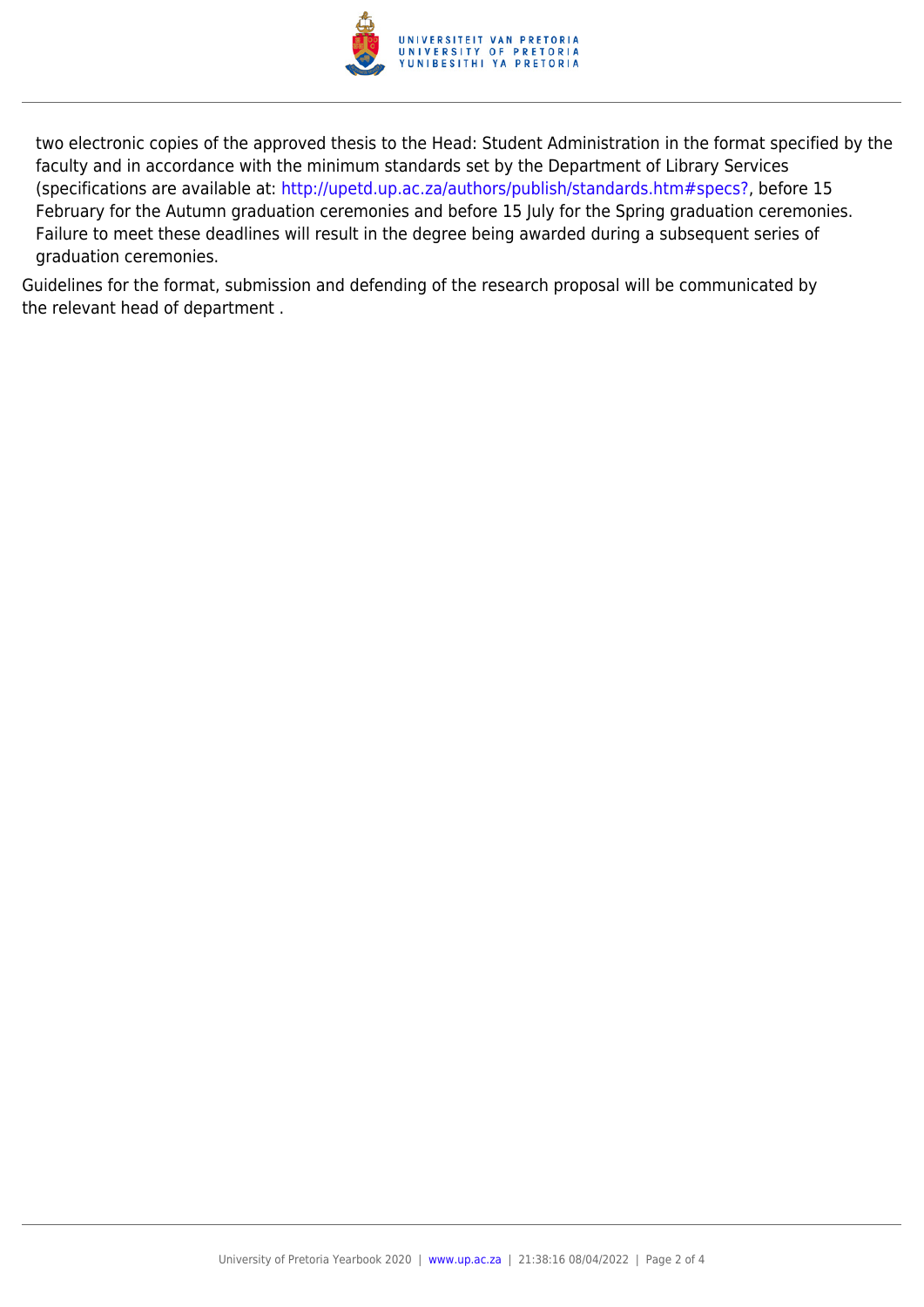

### Curriculum: Year 1

**Minimum credits: 360**

#### **Core modules**

#### **Thesis: Early childhood education 990 (ECD 990)**

| <b>Module credits</b>         | 360.00                         |
|-------------------------------|--------------------------------|
| <b>Prerequisites</b>          | No prerequisites.              |
| Language of tuition           | Module is presented in English |
| <b>Department</b>             | Early Childhood Education      |
| <b>Period of presentation</b> | Year                           |